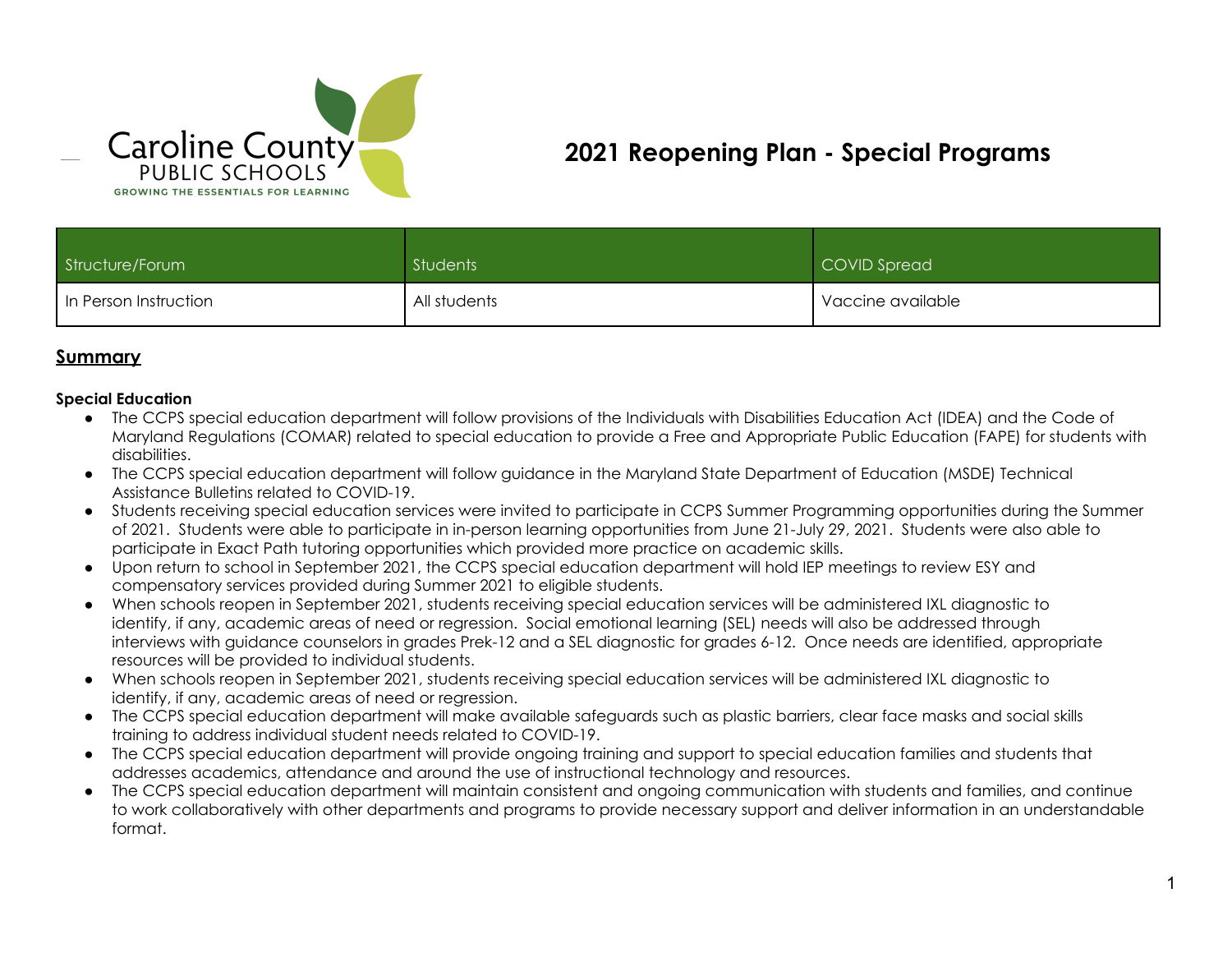- The CCPS special education department will hold IEP review meetings for students with disabilities who have applied and requested participation in the Blended Virtual Program to determine if their IEP can be implemented within the virtual environment.
- The CCPS special education department will ensure continued access to instruction by providing technology as determined by the CCPS One-to-One Technology Initiative.
- The CCPS special education department will conduct IEP meetings that include the development of emergency conditions on the IEP.
- The CCPS special education department will create a protocol for teachers to follow when students with disabilities are quarantined.

### **Infants & Toddlers Program**

- CCPS, lead agency for the Caroline County Infants and Toddlers Program, will resume providing services in natural environments in School Year 2021-2022. A hybrid option will continue to be available if parents prefer a virtual session and/or meeting.
- Compensatory services were provided to all infants and toddlers requiring these services.
- Year-round services were provided in a hybrid manner. Parents were able to determine if they preferred in-person, virtual, or a combination of these during the summer months.
- The CCITP will follow guidance provided in the Maryland State Department of Education (MSDE) Technical Assistance Bulletins related to COVID-19.

#### **504 Students**

- 504 students were invited to participate in CCPS Summer Programming opportunities during the Summer of 2021. Students were able to participate in in-person learning opportunities from June 21-July 29, 2021. Students were also able to participate in Exact Path tutoring opportunities which provided more practice on academic skills.
- CCPS will hold 504 meetings to address compensatory services provided during Summer 2021 to eligible students.
- All 504 plans will be reviewed to ensure students receive accommodations as outlined in the student's 504 plan. 504 Plans will be revisited as needed throughout the 2021-2022 school year, to determine if revisions need to be made based on students' needs.
- CCPS will also determine if 504 students have experienced a regression and/or lack of progress. If a regression and/or lack of progress is present, CCPS will identify additional learning opportunities to support areas of needs. This will include different accommodations and services to support students as needed.
- Advocate for students and families who have obstacles which prevent availability to learn and connect them to available school and community resources (ex-food distribution, connections to Human Services and community resources, etc.).
- Maintain regular communication with students and families, and continue to work collaboratively with other departments and programs such as Student Services to bridge the home/school connection, provide necessary support and deliver information in an effective format.

### **Preschool Special Education Programs**

- Regional Pre-K 3 students were invited to participate in the 2021 CCPS Summer Program. Students were able to participate in this in-person learning opportunity from June 21-July 29, 2021. ESY and Compensatory Services were provided during the summer to eligible students.
- In September 2021, CCPS will provide in-person instruction for all CCPS students. School schedules will return to a normal, full day program, that is five days per week.
- Students will be provided technology as determined by the CCPS One-to-One Technology Initiative.
- CCPS will hold IEP meetings to address ESY and compensatory services provided during Summer 2021 to eligible students.
- The CCPS special education department will follow guidance provided in the Maryland State Department of Education (MSDE) Technical Assistance Bulletins related to COVID-19.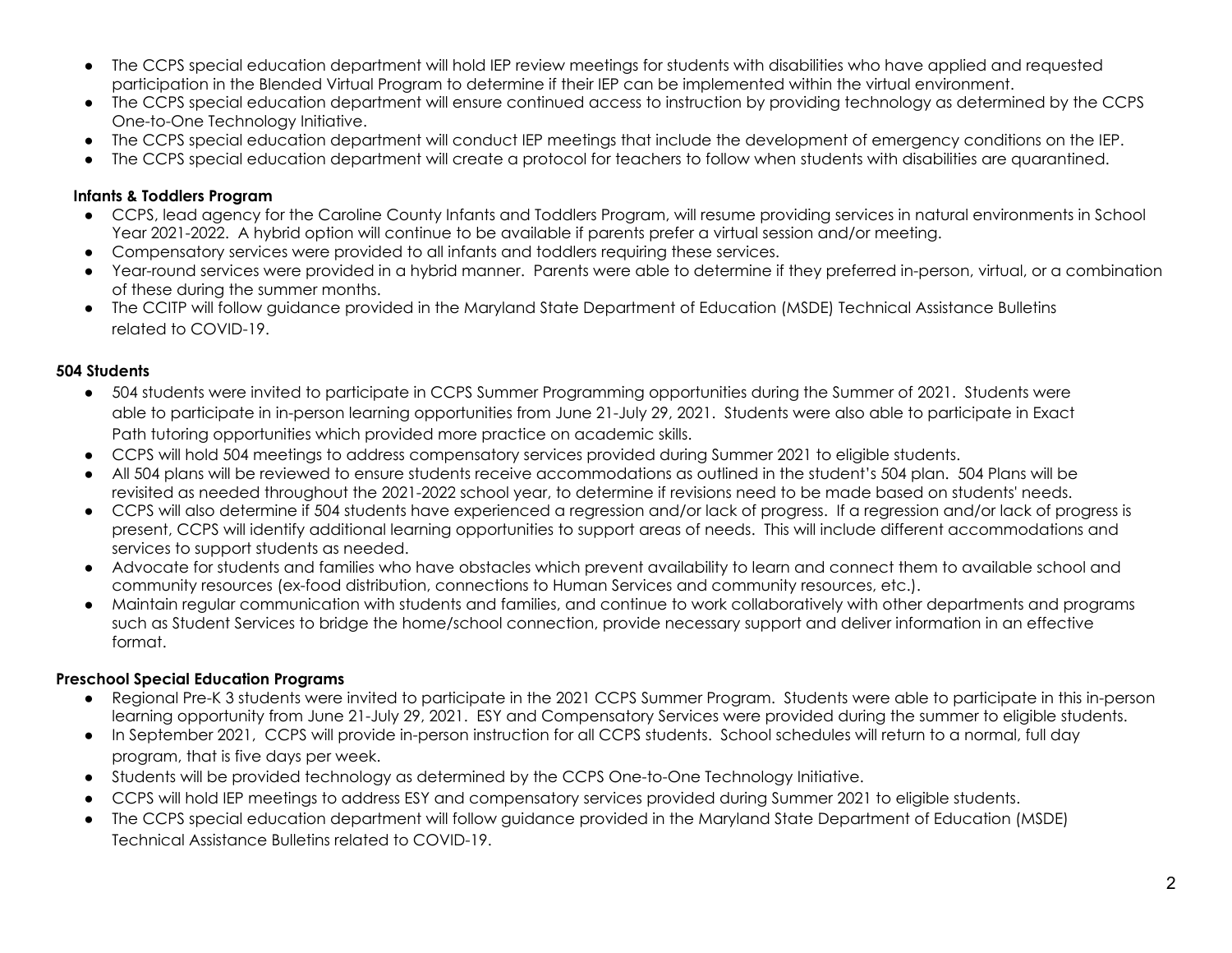# [Fall 2021 In-Person Student Assessment Guidelines](https://docs.google.com/document/d/1An4pPyb1BXl5lsRHOhn1O51CB8E7lPTvrOum-sPy5oA/edit?usp=sharing) [Summer Learning Guidelines Protocol](https://docs.google.com/document/d/1EzqmWEH0zW2JVn1nmPMLxJLe6TrFV1pVfejkJs0Uq5Q/edit?ts=5ef0d1c2) [PPE-Protection for Intensive Support Staff](https://docs.google.com/document/d/1CA_9VMlS09-gwyhXLtOpSGe1s1ldgRmW5H2BDyeLtzo/edit#heading=h.7smdm84srmcx)

# **CCPS REopening ACTION PLAN**

| <b>Objectives</b>                                                                                                                                                       | Area                                                                                                                   | <b>Action Steps</b>                                                                                                                                                                          | Responsible<br>Party(s)                   | <b>Timeline</b>            | <b>Resources</b><br>Needed<br>/Created                                            | <b>Indicators</b><br>of Success                              | Date of<br>Completion |
|-------------------------------------------------------------------------------------------------------------------------------------------------------------------------|------------------------------------------------------------------------------------------------------------------------|----------------------------------------------------------------------------------------------------------------------------------------------------------------------------------------------|-------------------------------------------|----------------------------|-----------------------------------------------------------------------------------|--------------------------------------------------------------|-----------------------|
| Establish<br>educational<br>services for students<br>that are protected<br>under IDEA, Section<br>504, and ADA<br>federal programs<br>guaranteeing<br>services continue | Special<br>Education<br>$3-21$<br>(All IFSP/IEP<br>meetings can<br>be held in<br>person or<br>virtual at the<br>parent | Review June 2021<br><b>iReady Diagnostics</b><br>Data and 2021 BOY<br>iReady Diagnostic<br>Data<br>iReady Memo 2021:<br><b>iReady Diagnostic for</b><br>Students with<br><b>Disabilities</b> | SPED Staff;<br>SPED<br>Leadership<br>team | August 2021                | Access to<br>iReady                                                               | Data Report                                                  | By October<br>2021    |
| during any<br>extended school<br>closure.                                                                                                                               | request)                                                                                                               | <b>Review ESY Data</b>                                                                                                                                                                       | SPED<br>leadership<br>team                | By October 1st<br>2021     | Datasheet, IEP<br>Meetings                                                        | Student data<br>sheets, IEP<br>Meetings                      | By October<br>2021    |
|                                                                                                                                                                         |                                                                                                                        | Review IXL Data                                                                                                                                                                              | SPED<br>leadership<br>team                | August 2021                | Datasheet                                                                         | Student data<br>sheets                                       | September<br>2021     |
|                                                                                                                                                                         |                                                                                                                        | Implementation of IXL<br><b>BOY Diagnostic</b>                                                                                                                                               | SPED<br>leadership<br>team                | September 30th<br>2021     | Datasheet                                                                         | Student Action<br>plans                                      | September<br>2021     |
|                                                                                                                                                                         |                                                                                                                        | ESY.<br>Compensatory/Recov<br>ery IEP meetings<br>Copy of 2021 Summer<br><b>ESY/Compensatory List</b>                                                                                        | Special<br>Education<br>Case<br>Managers  | August-October<br>1st 2021 | Time; specialist<br>support;<br>monitoring/cre<br>ate report for<br>meetings held | All meetings<br>held;<br>monitoring<br>lform is<br>completed | October 1st<br>2021   |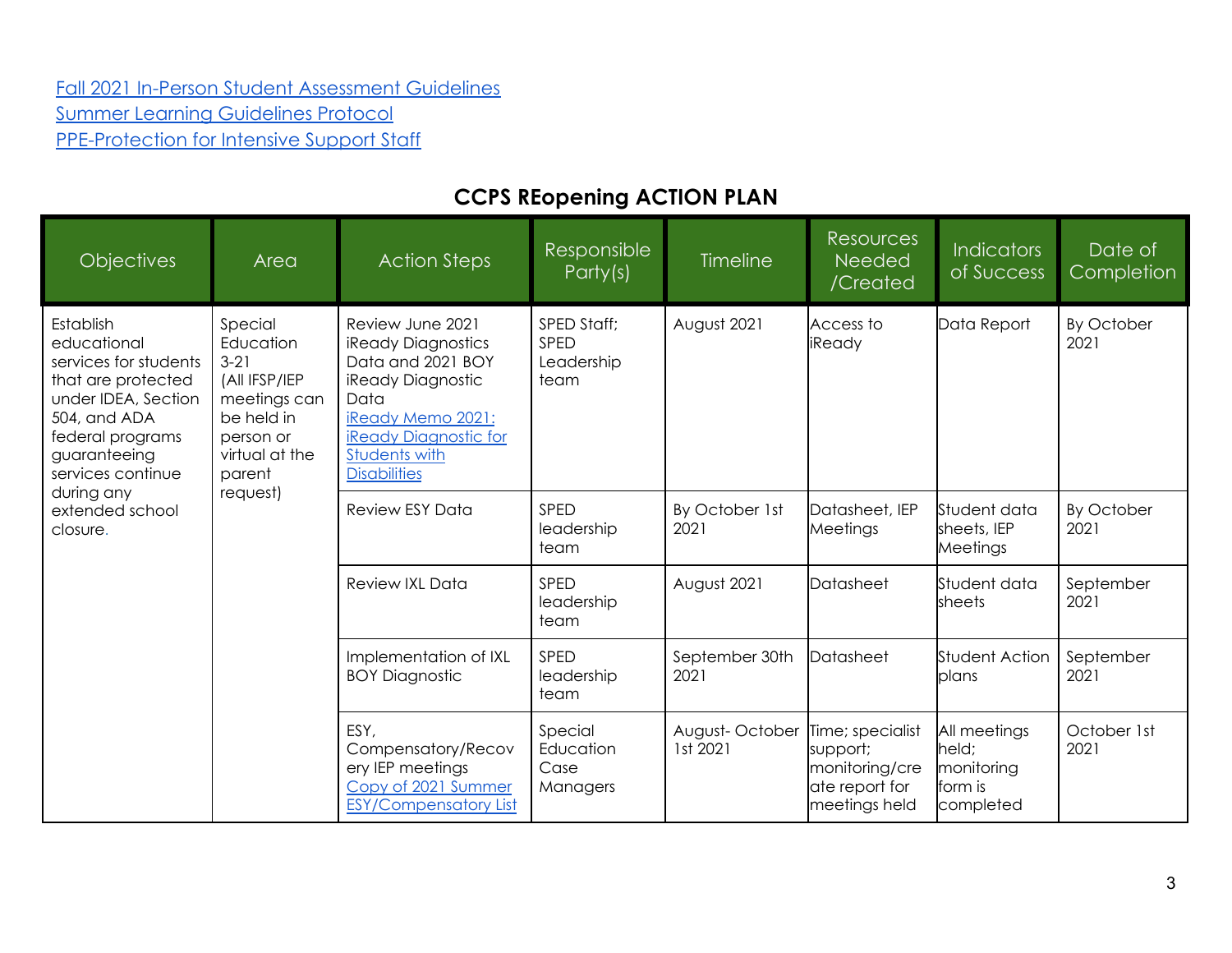|  |                                                                      | Copy of<br><b>Compensatory/Recov</b><br>ery Conversations<br><b>Case Manager Roster</b><br>$20 - 21$                                                                                                                                                                                            |                                                                |                                                                         |                                                                                                        |                                                             |                                          |
|--|----------------------------------------------------------------------|-------------------------------------------------------------------------------------------------------------------------------------------------------------------------------------------------------------------------------------------------------------------------------------------------|----------------------------------------------------------------|-------------------------------------------------------------------------|--------------------------------------------------------------------------------------------------------|-------------------------------------------------------------|------------------------------------------|
|  |                                                                      | Conduct IEP<br>meetings/conversation<br>s to address Planning<br>for Emergency<br>Conditions                                                                                                                                                                                                    | Special<br>Education<br>Case<br>Managers                       | August-October Time; specialist<br>1st 2021                             | support;<br>monitoring/cre<br>ate report for<br>meetings held                                          | All meetings<br>held;<br>monitoring<br>form is<br>completed | October 1st<br>202; ongoing<br>as needed |
|  |                                                                      | Maintain<br>documentation<br>forms/logs for:<br>Parent<br>$\mathbf{r}$<br>Contacts<br><b>SDI Delivery</b><br>Accommodati<br>ons<br>Monitoring<br>$\overline{a}$<br>Instructional<br>Assistants<br><b>Special Education</b><br><b>Teacher Beginning of</b><br>the School Year<br>Checklist 21-22 | SPED<br>Leadership<br>Team and<br><b>SPED Case</b><br>Managers | August 2021                                                             | MD IEP Online<br>Parent<br>Contacts<br>Accommodati<br>ons<br>Monitoring<br>Instructional<br>Assistants | Completed<br>documentatio<br>n forms                        | August 2021                              |
|  | Provide teacher<br>expectations in the<br>co-teaching<br>environment | SPED<br>Leadership<br>Team                                                                                                                                                                                                                                                                      | <b>July 2021</b>                                               | <b>Best Practice</b><br>Document;<br>Time;<br>Collaborative<br>Calendar | Expectation<br>Document &<br>emails of<br>dissemination                                                | August 2021                                                 |                                          |
|  |                                                                      | Establish consistent,<br>weekly co-planning<br>time to develop lessons<br>and discuss students<br>needs                                                                                                                                                                                         | General and<br>Special<br>Education<br><b>Teachers</b>         | <b>July 2021</b>                                                        | <b>Best Practice</b><br>Document;<br>Time;<br>Collaborative<br>Calendar;<br>Website                    | <b>Calendars</b>                                            | August 2021                              |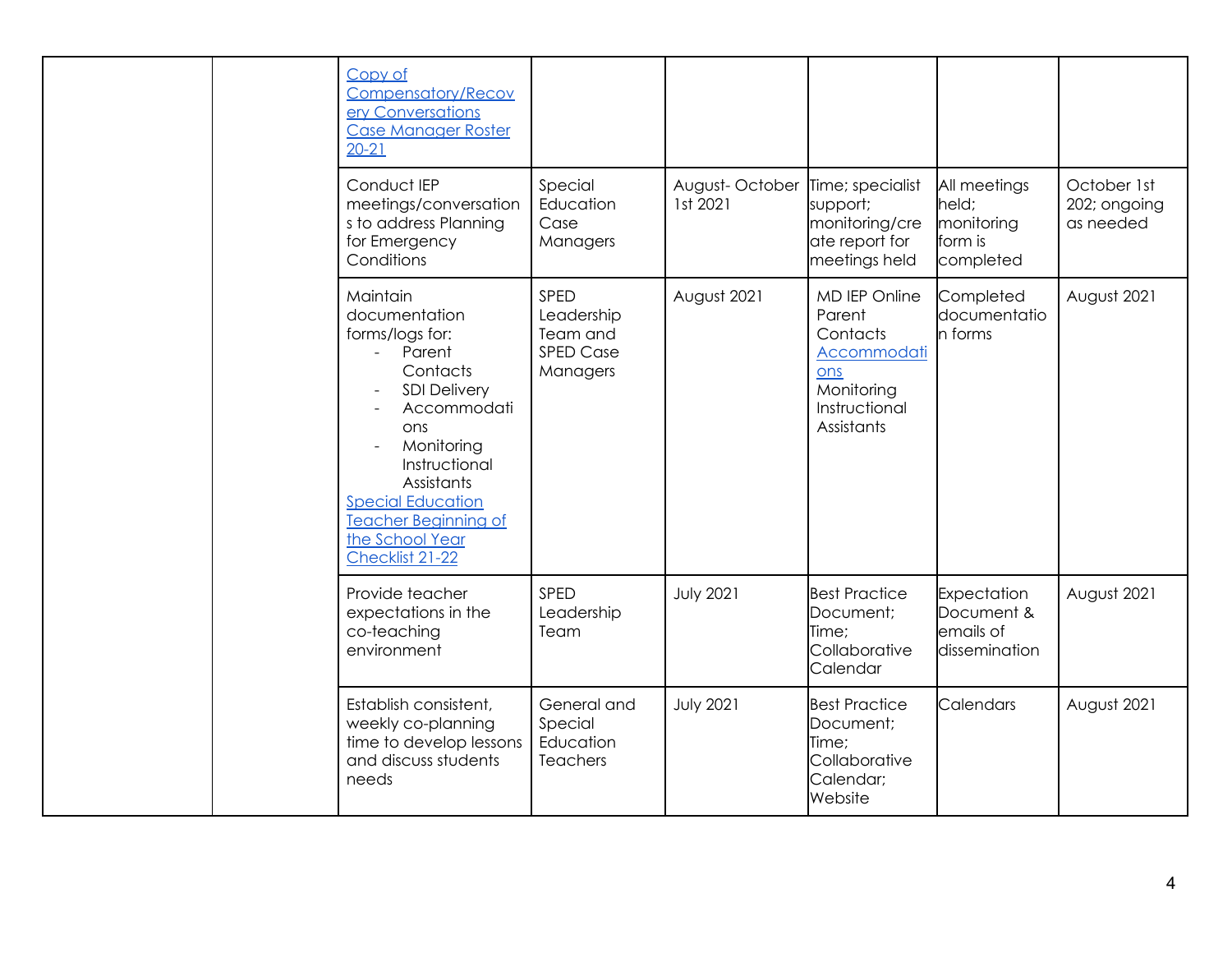|  |                                                                               | Review district data to<br>determine students<br>access and<br>technology<br>capabilities                                    | SPED<br>Leadership<br>Team                         | August 2021                                | Survey data;<br>Case<br>Manager/IDLP<br>Documentatio<br>n Form                                             | Survey; Case<br>Manager<br>Parent<br>Contacts     | August 2021       |
|--|-------------------------------------------------------------------------------|------------------------------------------------------------------------------------------------------------------------------|----------------------------------------------------|--------------------------------------------|------------------------------------------------------------------------------------------------------------|---------------------------------------------------|-------------------|
|  |                                                                               | Provide teacher<br>expectations in the<br>Intensive Support<br>environment                                                   | SPED<br>Leadership<br>Team                         | August 2021                                | <b>Best Practice</b><br>Document;<br>Time;<br>Collaborative<br>Calendar;<br>Website                        | Completed<br>and uploaded<br>SPED to<br>website   | September<br>2021 |
|  |                                                                               | Identify learning<br>materials and<br>resources to support<br>students                                                       | SPED<br>Leadership<br>Team and<br>Case<br>Managers | August 2021                                | Communicatio<br>n from Case<br>Managers and<br>Special<br>Education<br>Teacher<br><b>Specialists</b>       | Established<br>county<br>approved list            | October 2021      |
|  | Determine Needs for<br>AT for students with<br>intense<br>communication needs | SPED<br>Leadership<br>Team                                                                                                   | August 2021                                        | Devices;<br>AT<br>communicatio<br>n survey | Completed<br>survey;<br>devices<br>allocated;<br><b>AT</b><br>Communicati<br>on Survey<br><b>Responses</b> | October 15th<br>2021                              |                   |
|  |                                                                               | Collaborate with<br>Non-Public for<br>continued instruction<br>plan                                                          | <b>Shawn Culver</b>                                | On-going                                   | Time;<br>Organizational<br>Chart                                                                           | On-going<br>communicatio<br>n; Outline of<br>Plan | On-going          |
|  |                                                                               | <b>Develop Expectations</b><br>for Instructional<br>Assistants and Support<br>Staff to be supervised<br>by certified teacher | SPED<br>Leadership<br>Team                         | August 2021                                | <b>Best Practice</b><br>Document;<br>Time;<br>Collaborative<br>Calendar;<br>Website                        | Completion of<br>Expectations                     | September<br>2021 |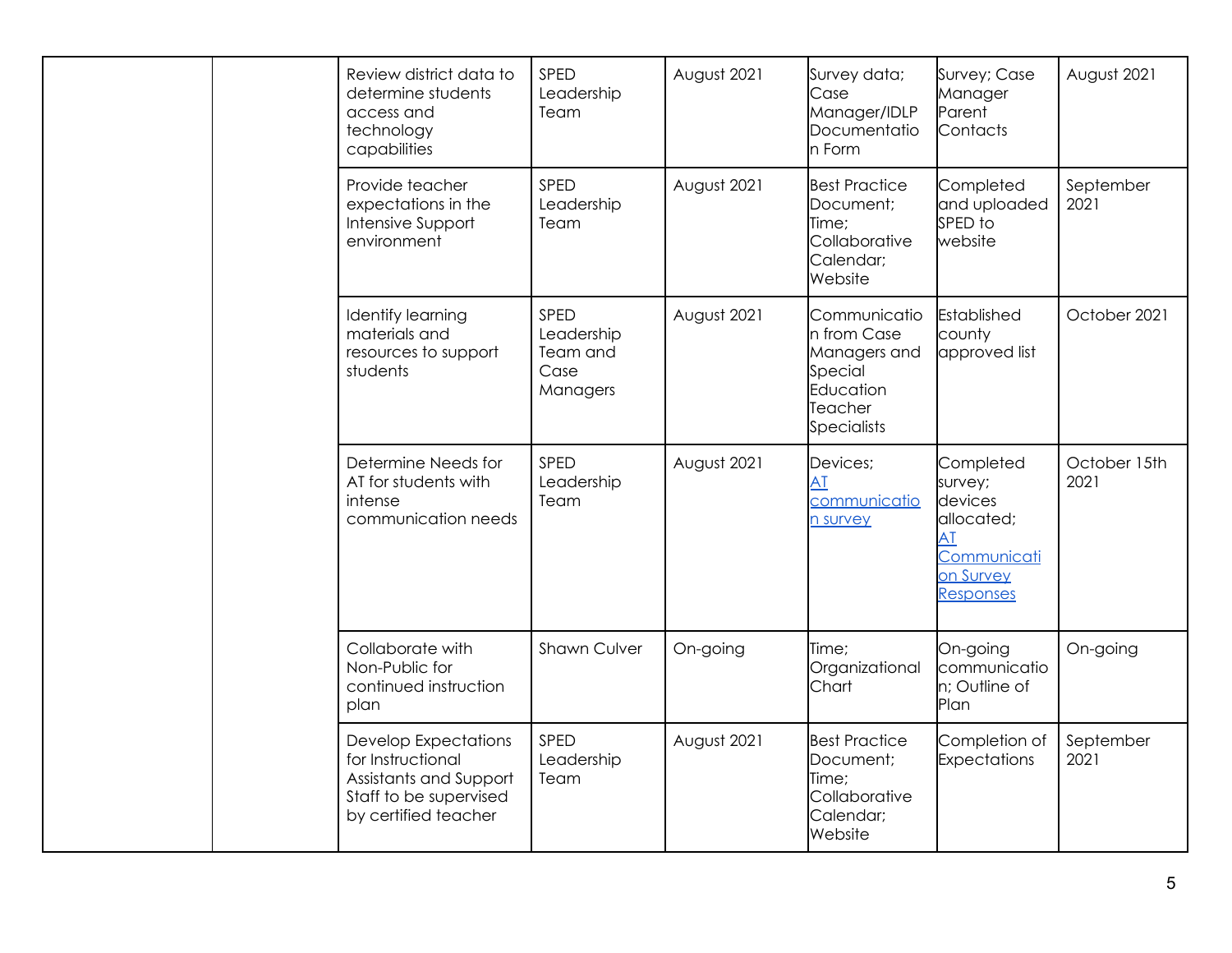|  |                                                                                                                                                                                                                                                                                                                  | Disseminate<br>information to families:<br>Provide SECAC<br>meetings<br>virtually<br>Use SMORE to<br>email parents<br>Post updates<br>on CCPS<br>website<br><b>Memo Parent Postcard</b><br>and SECAC flyers<br>2021-2022 | SPED<br>Leadership<br>Team              | On-going                                                    | Website<br><b>SECAC Flyers</b><br>Parent email list                                   | Documents<br>are uploaded<br>to website &<br>information<br>disseminated<br>by Lisa Carroll | On-going                  |
|--|------------------------------------------------------------------------------------------------------------------------------------------------------------------------------------------------------------------------------------------------------------------------------------------------------------------|--------------------------------------------------------------------------------------------------------------------------------------------------------------------------------------------------------------------------|-----------------------------------------|-------------------------------------------------------------|---------------------------------------------------------------------------------------|---------------------------------------------------------------------------------------------|---------------------------|
|  |                                                                                                                                                                                                                                                                                                                  | Establish a<br>Communication<br>Protocol with parents<br>for preferred method<br>of contact.<br>Request for Method of<br><b>Notification Letter</b>                                                                      | Special<br>Education<br><b>Teachers</b> | Sept 2021                                                   | Review of<br>Communicati<br>on Protocol at<br>Sept Team<br>Meeting                    | Documented<br>in online<br><b>MOIEP</b><br>Contact Log<br>for SWD                           | Sept<br>2021              |
|  | Create protocol for<br>Teachers to follow<br>when students with<br>disabilities are<br>quarantined. (This<br>should include parent<br>contact, accessing<br>google classroom, IEP<br>implementation, hot<br>spots and follow-up<br>coaching with families.<br><b>Fall 2021 SWD</b><br><b>Quarantine Protocol</b> | Special<br>Education<br>Leadership<br>Team                                                                                                                                                                               | Sept. 2021                              | Google Doc.                                                 | Documentati<br>on that<br>protocol was<br>followed<br>when a SWD<br>is<br>quarantined | Sept 2021                                                                                   |                           |
|  |                                                                                                                                                                                                                                                                                                                  | Provide General<br><b>Education Teachers</b><br>with a copy of students<br>IEP snapshots                                                                                                                                 | <b>SPED Case</b><br>Managers            | August &<br>On-going as<br>IEP's are<br>amended/Annu<br>als | Time; MD<br>Online Report                                                             | Snapshots are<br>disseminated<br>via email                                                  | August 2021 &<br>On-going |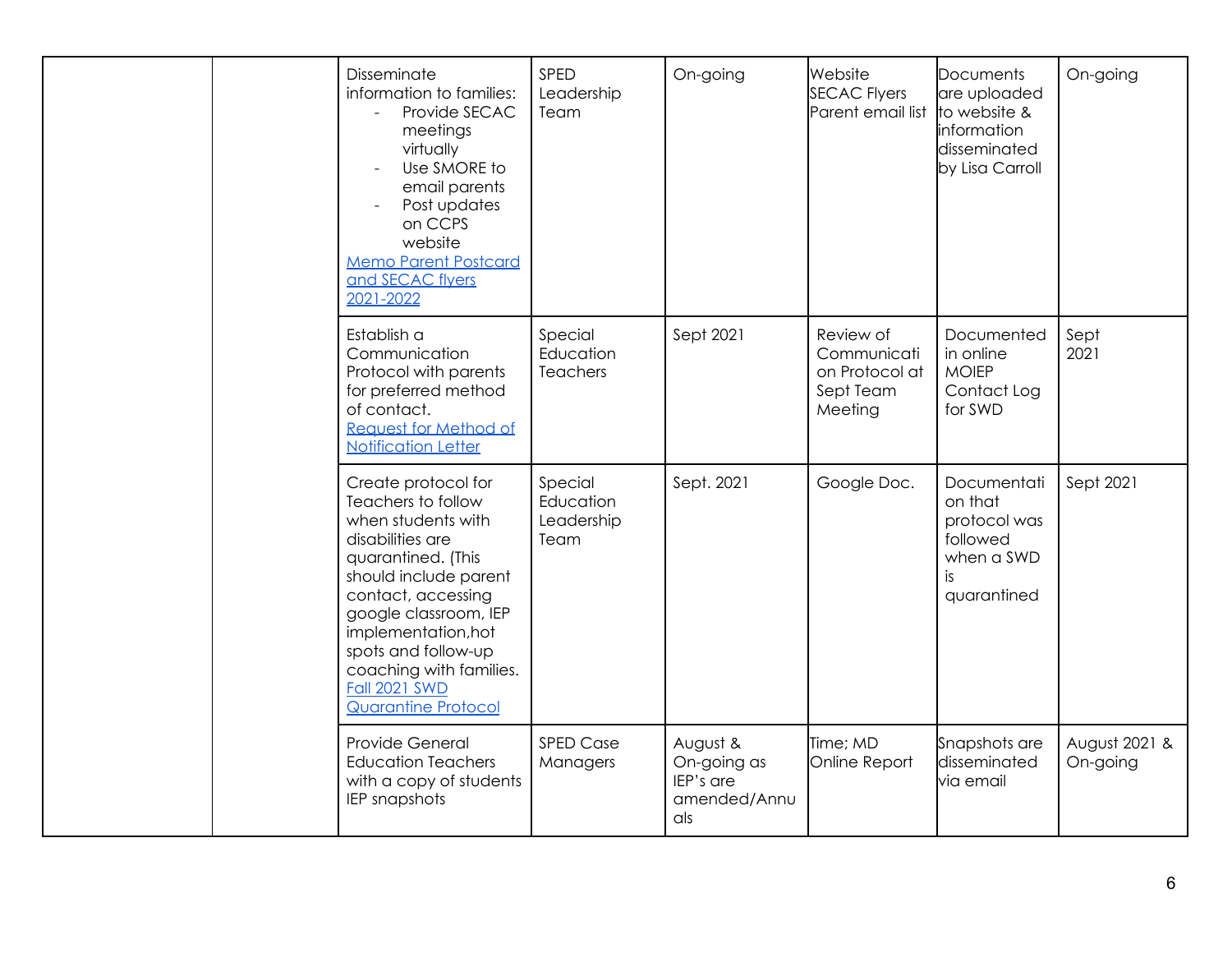|                                                                                                                              | Provide General<br><b>Education Teachers</b><br>with access to<br>accommodation and<br>supplementary aid logs                                                                                                                                                                                                                                                                                                                                                                                                                       | <b>SPED Case</b><br>Managers                                                                      | August &<br>On-going as<br>IEP's are<br>amended/Annu<br>als | Time;<br>IEP snapshot;<br>Google forms                             | Snapshots &<br>Accommodati<br>on logs are<br>disseminated<br>via email | August 2021&<br>On-going |
|------------------------------------------------------------------------------------------------------------------------------|-------------------------------------------------------------------------------------------------------------------------------------------------------------------------------------------------------------------------------------------------------------------------------------------------------------------------------------------------------------------------------------------------------------------------------------------------------------------------------------------------------------------------------------|---------------------------------------------------------------------------------------------------|-------------------------------------------------------------|--------------------------------------------------------------------|------------------------------------------------------------------------|--------------------------|
| Special<br>Education B-3<br>(All IFSP/IEP<br>meetings can<br>be held in<br>person or<br>virtual at the<br>parent<br>request) | <b>INFANTS &amp; TODDLERS</b><br>Establish a<br>Communication<br>Protocol with parents<br>for preferred method<br>of contact. For families<br>with children<br>participating in Early<br><b>Childhood Settings</b><br>following CDC<br>guidelines, sessions can<br>be held in person. For<br>families receiving<br>services at home, the<br>sessions will continue at<br>home based on parent<br>choice. If a parent is<br>uncomfortable with<br>staff coming in the<br>home, services will be<br>delivered in a school<br>setting. | Service<br>Coordinators<br>Coordinator of<br>and T<br>Early<br>Childhood<br>Teacher<br>Specialist | Sept 2021                                                   | Review of<br>Communicatio<br>n Protocol at<br>Sept Team<br>Meeting | Documented<br>in online<br>Contact Log                                 | Sept 2021                |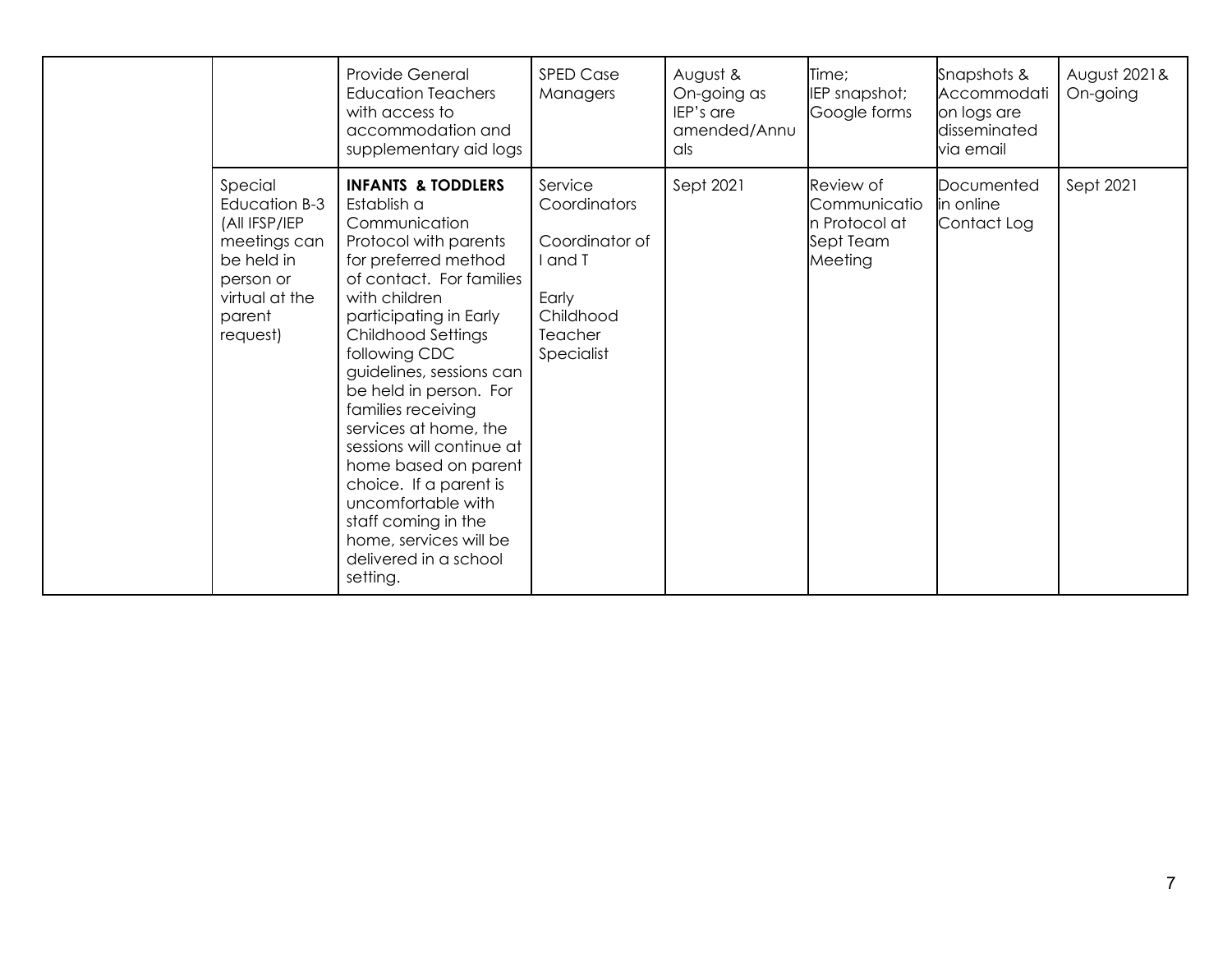|  | Conduct assessments<br>and determine<br>eligibility for infants and<br>toddlers who are<br>served in their homes.<br>For infants and toddlers<br>being served in early<br>childhood settings that<br>are following CDC<br>guidelines, they can<br>be assessed in person<br>following the CCPS In<br>Person Student<br><b>Assessment Guidelines</b><br>document. | Service<br>Coordinators<br>Early<br>Childhood<br>Teacher<br>Specialist<br>Early<br>Childhood<br>Coach<br>Coordinator of<br>I and T | On-going as<br>children are<br>referred or need<br>reevaluations | Review of the<br>CCPS in Person<br>Student<br>Assessment<br><b>Guidelines</b><br>document at<br>the Sept Team<br>Meeting | <b>Discussions</b><br>with Service<br>Coordinators<br>and review of<br>the new<br>referrals and<br>reevaluations<br>at Monthly<br>Team<br>Meetings | On-going |
|--|-----------------------------------------------------------------------------------------------------------------------------------------------------------------------------------------------------------------------------------------------------------------------------------------------------------------------------------------------------------------|------------------------------------------------------------------------------------------------------------------------------------|------------------------------------------------------------------|--------------------------------------------------------------------------------------------------------------------------|----------------------------------------------------------------------------------------------------------------------------------------------------|----------|
|  | Schedule Transition<br>Planning Meetings and<br>Part c to B IEP Meetings<br>with schools for those<br>families requiring a<br>virtual meeting and for<br>those who prefer a<br>virtual meeting. All<br>other meetings will be<br>held in person.                                                                                                                | Service<br>Coordinators<br>Early<br>Childhood<br>Teacher<br>Specialist                                                             | Ongoing as<br>required                                           | Review of all<br>meetings held<br>at Monthly<br>Team<br>Meetings                                                         | Documented<br>on Team<br><b>Meeting Chart</b>                                                                                                      | On-going |
|  | Conduct Individualized<br><b>Family Service Plan</b><br>(IFSP) meetings on all<br>participating infants<br>and toddlers to<br>determine if they have<br>had any negative<br>impact on their<br>progress due to<br>COVID-19 Pandemic<br>and if it is determined<br>the child did have<br>such impact, the IFSP<br>will be revised to<br>address the identified   | Service<br>Coordinators<br>Service<br>Providers                                                                                    | Sept - Oct 2021                                                  | Review of IFSP                                                                                                           | Reviewed at<br>Monthly<br>Team<br>Meeting                                                                                                          | Oct 2021 |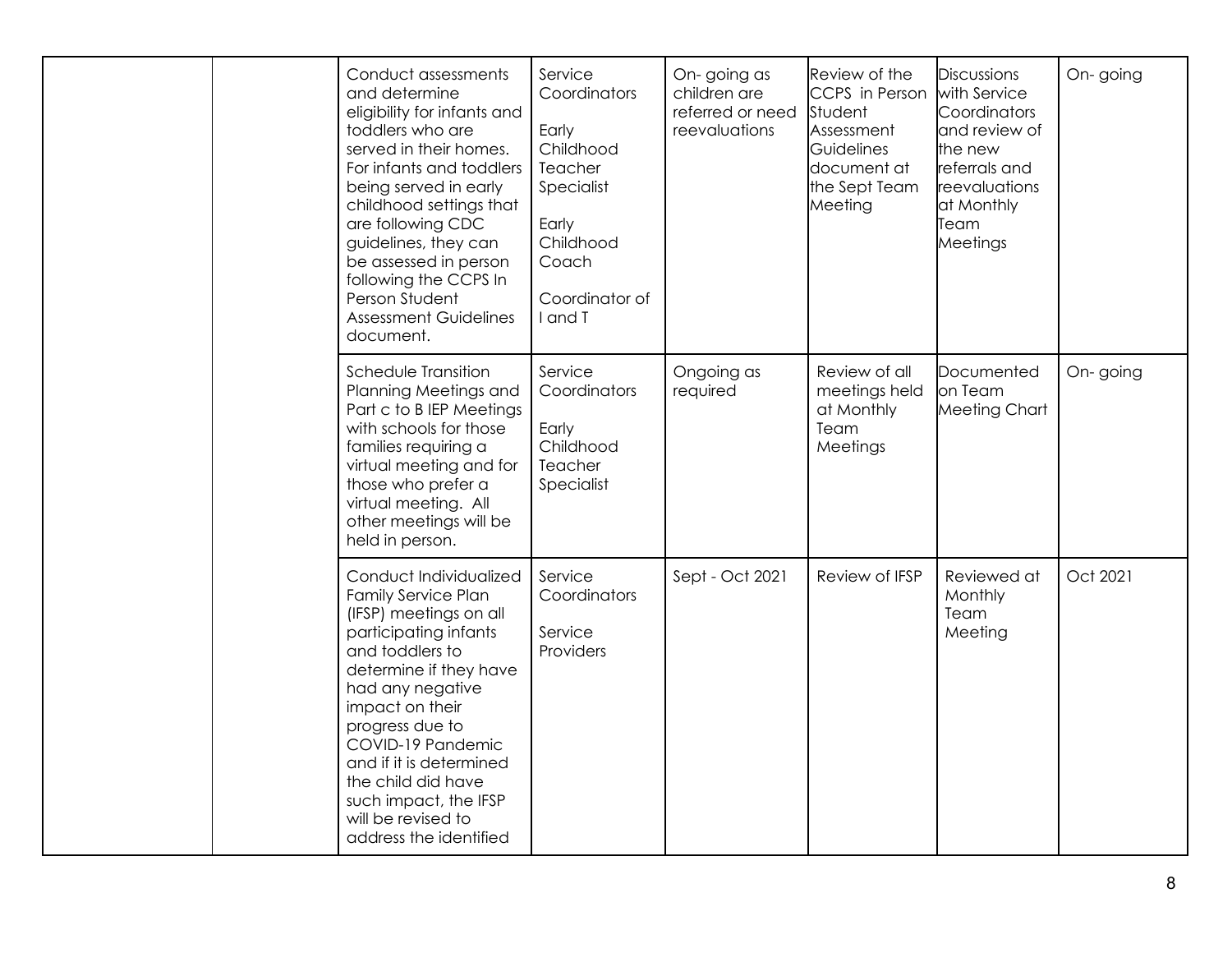|     | concern.                                                                                              |                                                                          |                                                               |                                                                                                                                                                                                 |                                                       |                      |
|-----|-------------------------------------------------------------------------------------------------------|--------------------------------------------------------------------------|---------------------------------------------------------------|-------------------------------------------------------------------------------------------------------------------------------------------------------------------------------------------------|-------------------------------------------------------|----------------------|
|     | Make adjustments to<br>Early Childhood<br>settings that are<br>appropriate for in<br>person sessions. | Coordinator of<br>I and T<br>Early<br>Childhood<br>Teacher<br>Specialist | August - Sept<br>2021                                         | Copies of the<br>reviewed<br>settings plans<br>to follow CDC<br>guidelines.<br>Development<br>of a chart of<br>"safe" work<br>spaces for<br>staff.<br>Review safety<br>practices with<br>staff. | Discussions<br>with team at<br>Sept 2021<br>meeting   | On-going             |
| 504 | Review district data to<br>determine students<br>access and<br>technology<br>capabilities             | Christal<br>Harkowa & 504<br>Chairs                                      | Review spring<br>data; Survey<br>data from Fall               | <b>Review</b> info<br>from teacher<br>contact logs<br>(Spring 2021)<br>and data from<br>new surveys,<br>letc.                                                                                   | Documented<br>in contact<br>logs, surveys,<br>letc.   | August/Sept.<br>2021 |
|     | Create tutorials for<br>families (navigate<br>virtual platforms for 504<br>meetings)                  | 504 Chairs                                                               | July-August 2021                                              | List of<br>platforms<br>being used;<br>List of<br>languages<br>needed                                                                                                                           | Tutorials are<br>created &<br>shared with<br>families | August/Sept.<br>2021 |
|     | Provide professional<br>development<br>opportunities for 504<br>Chairs                                | Christal<br>Harkowa                                                      | Develop: June -<br><b>July 2021</b><br>Implement:<br>On-going | Create a PD<br>Plan and<br>Calendar                                                                                                                                                             | Completion of<br>PD Plan &<br>Calendar                | On-going             |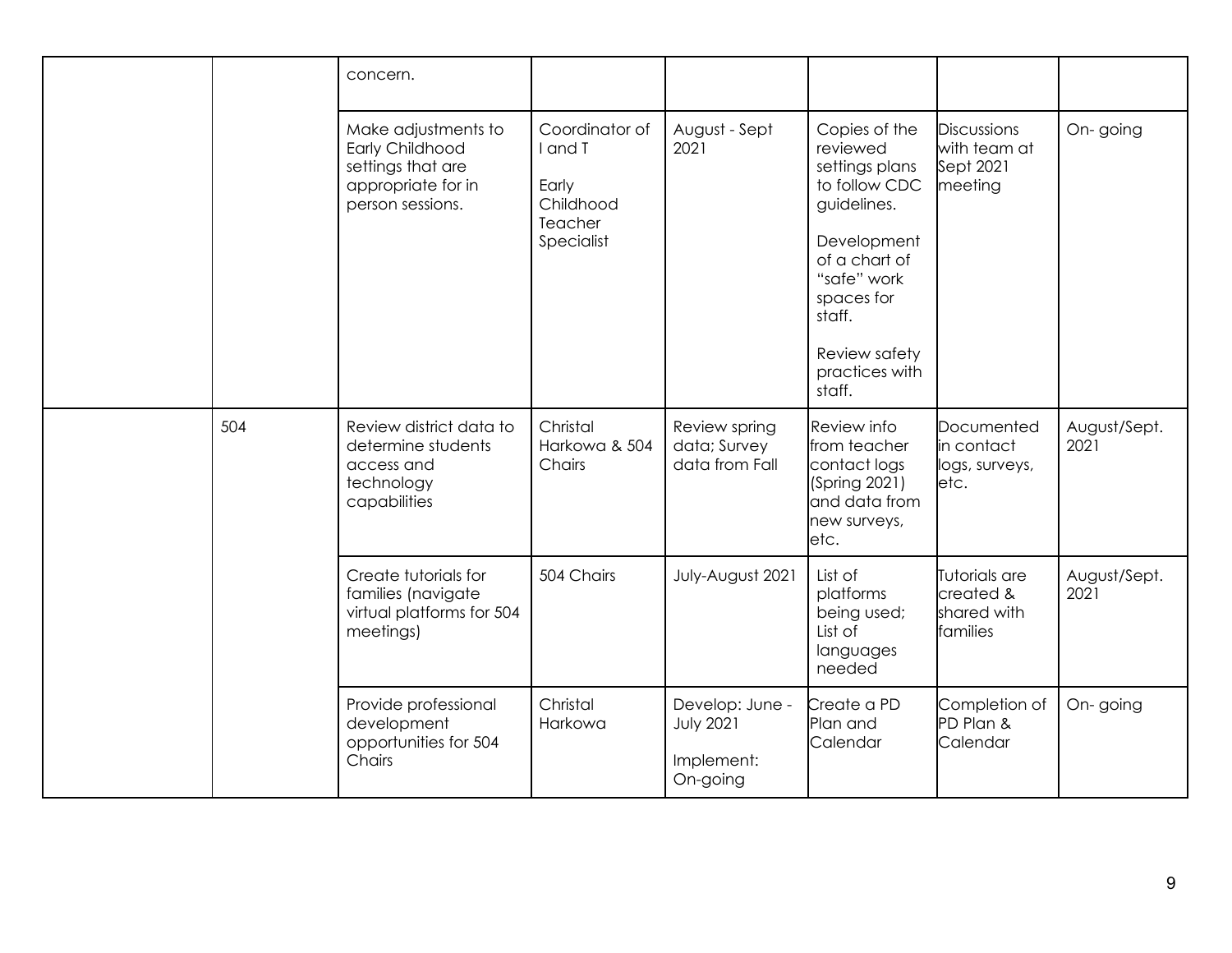|  | Provide each general<br>education teacher<br>with a copy of the 504<br>plan         | 504 Chairs                                             | August 2021                                                                                                            | Print copies of<br>504 Accom.<br>Plans                                                                                             | Document 504<br>Plans have<br><b>l</b> been<br>received                  | August<br>2021       |
|--|-------------------------------------------------------------------------------------|--------------------------------------------------------|------------------------------------------------------------------------------------------------------------------------|------------------------------------------------------------------------------------------------------------------------------------|--------------------------------------------------------------------------|----------------------|
|  | Provide<br>communication<br>protocols (Teacher to<br>Teacher, Teacher to<br>Parent) | Christal<br>Harkowa & 504<br>Chairs                    | Develop:<br>July & August<br>2021<br>Share:                                                                            | Develop<br>Communication<br>Protocols                                                                                              | Completion of<br>protocols                                               | August/Sept.<br>2021 |
|  | Review protocol and<br>expectations for 504<br>Annual Meetings held<br>virtually    | Christal<br>Harkowa                                    | August 2021<br>June & July<br>2021: Review<br>protocol and<br>expectations<br>from Spring<br>2021; revise as<br>needed | Revise 504<br>Protocol and<br>Expectations<br>for Meetings                                                                         | Revision &<br>Completion of<br>Expectations                              | August 2021          |
|  | Create and maintain<br>parent contact and<br>504 accommodation<br>logs              | 504 Chairs;<br>Teachers                                | <b>July 2021:</b><br>Review<br>expectations for<br>parent contact<br>and<br>accommodation<br>logs                      | Revise<br>expectations<br>for parent<br>contact and<br>accommodati<br>on<br>logs                                                   | Revision &<br>completion of<br>contact and<br>accommodati<br>lon<br>logs | On-<br>going         |
|  | Communicate<br>information with<br>families                                         | Christal<br>Harkowa, 504<br>Chairs,<br><b>Teachers</b> | On-going                                                                                                               | Use a variety<br>of methods to<br>communicate<br>with families<br>-email, phone,<br>flyers, county<br>and school<br>websites, etc. | Document<br>methods used<br>lto<br>communicate<br>in contact logs        | On-<br>going         |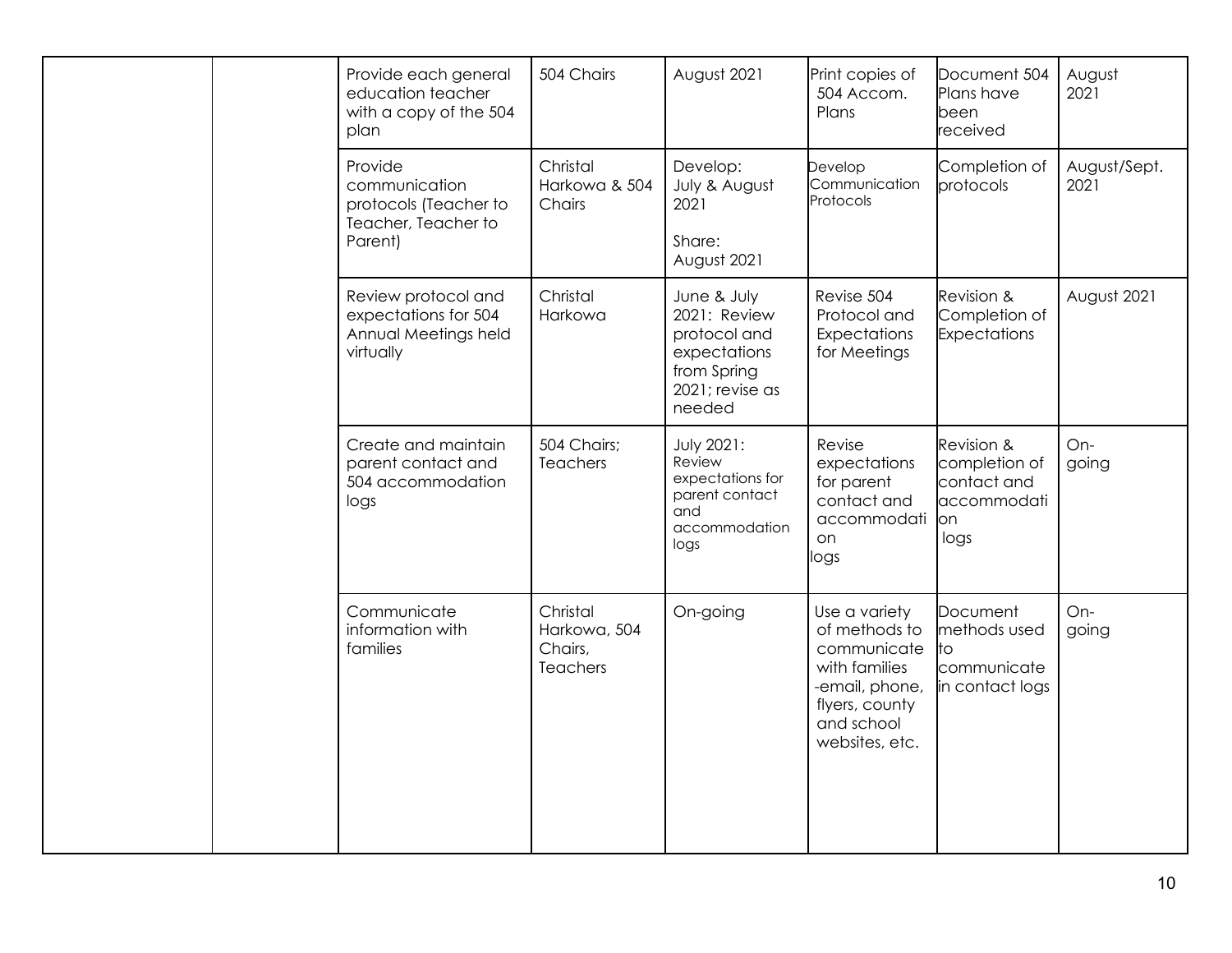# **Summary**

### **English Learners (EL)**

- The equitable education of ELs is safeguarded by various civil rights laws and policies, as well as by the Every Student Succeeds Act (ESSA). Maryland school systems are required by COMAR to provide instructional assistance and services to enable ELs to attain English proficiency, develop high levels of academic language and achieve at high levels in academic subjects. CCPS will remain flexible and adapt support and service delivery models as needed.
- EL students were invited to participate in CCPS Summer Programming opportunities during the Summer of 2021. Students were able to participate in in-person learning opportunities from June 21-July 29, 2021. Students were also able to participate in Exact Path tutoring opportunities which provided more practice on academic skills.
- When schools open in September 2021, CCPS will use state-identified English Language Development (ELD) screening tools to test students for ESOL (English for Speakers of Other Languages) service eligibility.
- CCPS will also determine if EL students have experienced a regression and/or lack of progress. If a regression and/or lack of progress is present, CCPS will identify additional learning opportunities to support areas of needs. This will include different accommodations and services to support students in the ESOL program.
- Provide training and support to EL families and students that addresses academics, attendance and around the use of instructional technology and resources.
- Advocate for students and families who have obstacles which prevent availability to learn and connect them to available school and community resources (ex-food distribution, connections to Human Services and community resources, etc.).
- Maintain regular communication with students and families, and continue to work collaboratively with other departments and programs (Interpretation/Translation, Student Services) to bridge the home/school connection, provide necessary support and deliver information in an understandable format.

### **Gifted & Talented (GT) Students**

- GT students will continue to receive appropriate services according to the regulations outlined in COMAR and CCPS board policy for Gifted & Talented.
- Summer learning opportunities were offered through Exact Path.
- CCPS will also determine if G&T students have experienced a regression and/or lack of progress. If a regression and/or lack of progress is present, CCPS will identify additional learning opportunities to support areas of needs. This will include a change in program and services to support students as needed (tutoring and/or additional support offered by the G&T teacher).
- Advocate for students and families who have obstacles which prevent availability to learn and connect them to available school and community resources (ex-food distribution, connections to Human Services and community resources, etc.).
- Maintain regular communication with students and families, and continue to work collaboratively with other departments and programs such as Student Services to bridge the home/school connection, provide necessary support and deliver information in an effective format.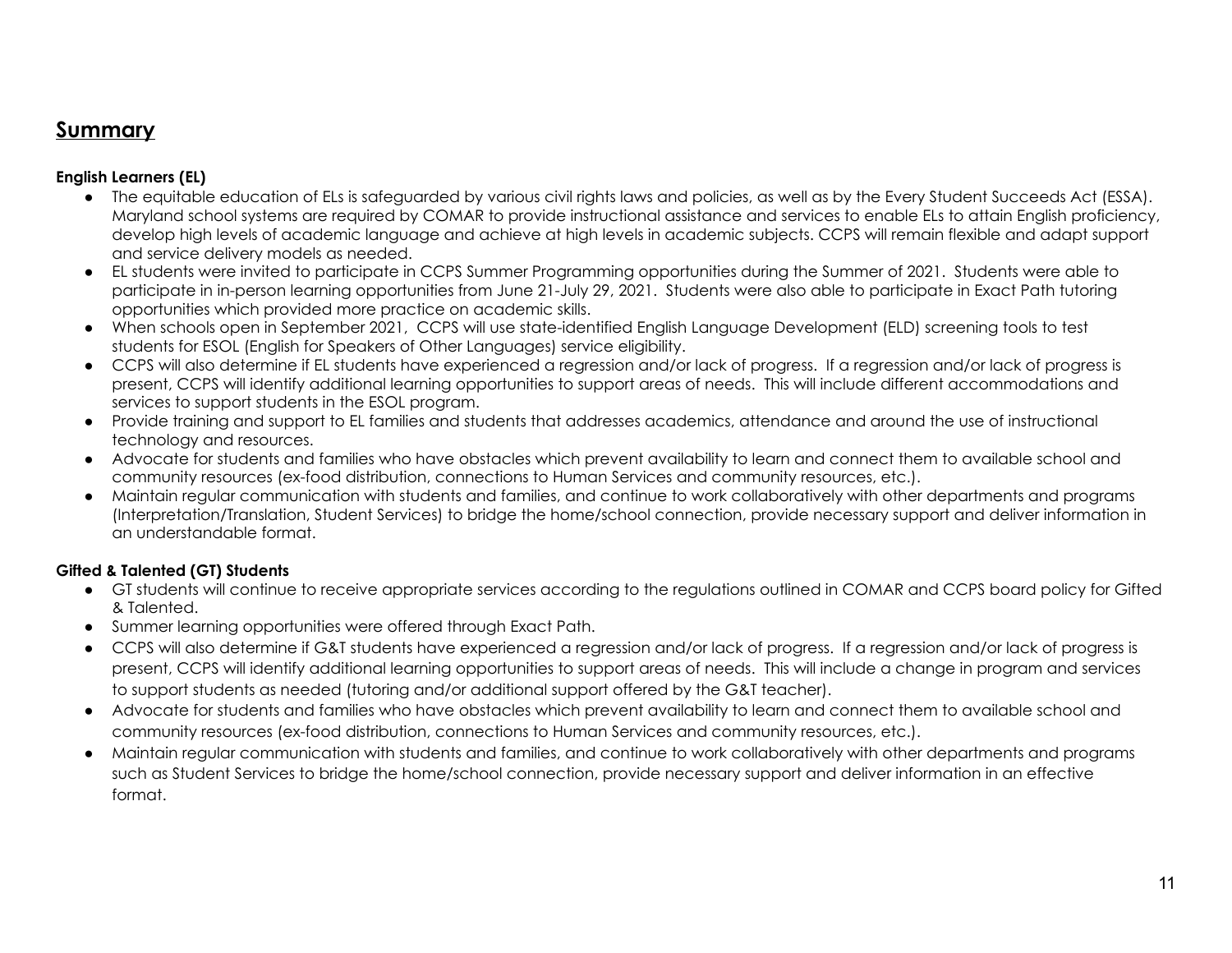#### **Pre-Kindergarten 4 Program**

- Pre-Kindergarten students were invited to participate in the 2021 CCPS Summer Program. Students were able to participate in this in-person learning opportunity from June 21-July 29, 2021. ESY and Compensatory Services were provided during the summer to eligible students.
- In September 2021, CCPS will provide in-person instruction for all CCPS students. School schedules will return to a normal, full day program, that is five days per week.
- Students will be provided technology as determined by the CCPS One-to-One Technology Initiative.
- CCPS will hold IEP meetings to address ESY and compensatory services provided during Summer 2021 to eligible students.
- CCPS will follow guidance in the Maryland State Department of Education (MSDE) Technical Assistance Bulletins related to COVID-19.

| <b>Objectives</b>                                                                                                                                           | Area                | <b>Action Steps</b>                                                                                           | Responsible<br>Party(s)                                                              | <b>Timeline</b>                                             | <b>Resources</b><br>Needed<br>/Created                              | <b>Indicators</b><br>of Success                                                      | Date of<br>Completion                                                        |
|-------------------------------------------------------------------------------------------------------------------------------------------------------------|---------------------|---------------------------------------------------------------------------------------------------------------|--------------------------------------------------------------------------------------|-------------------------------------------------------------|---------------------------------------------------------------------|--------------------------------------------------------------------------------------|------------------------------------------------------------------------------|
| Establish<br>educational<br>services for EL, G & T<br>and Prek 4 students<br>guaranteeing<br>services continue<br>during any<br>extended school<br>closure. | English<br>Learners | Establish consistent co<br>planning time to<br>develop lessons                                                | EL Teachers and<br>General Ed<br><b>Teachers</b>                                     | August 2021                                                 | Develop a<br>calendar/log<br>for co<br>planning info                | Completion of<br>calendar/log                                                        | On-<br>going                                                                 |
|                                                                                                                                                             |                     | Provide professional<br>development<br>opportunities for EL<br>teachers and EL<br>Assistants                  | Christal Harkowa<br>and Tori Shull                                                   | Develop:<br>June - August<br>2021<br>Implement:On-<br>going | Create a PD<br>Plan and<br>Calendar                                 | Completion of<br>PD Plan &<br>Calendar and<br>Participation in<br>ΡD                 | On-<br>going                                                                 |
|                                                                                                                                                             |                     | <b>WIDA Screener/K-WAPT</b><br>will be used upon<br>returning to school to<br>screen potential EL<br>students | Guidance from<br>WIDA and MSDE;<br>Screener will be<br>utilized by EL<br>teachers    | <b>TBD</b>                                                  | Provide<br>updates as<br>information is<br>shared by<br><b>MSDE</b> | Completion of<br>testing/<br>screener                                                | September<br>2021 and<br>throughout<br>the year as<br>new students<br>enroll |
|                                                                                                                                                             |                     | Communicate<br>information with<br>families                                                                   | Christal<br>Harkowa, Tori<br>Shull, EL Teachers<br>and General Ed<br><b>Teachers</b> | On-going                                                    | Use a variety<br>of methods to<br>communicate<br>with families      | Document<br>methods used<br>lto<br><b>I</b> communicate<br>lin contact<br>logs, etc. | On-<br>going                                                                 |

# **CCPS REopening ACTION PLAN**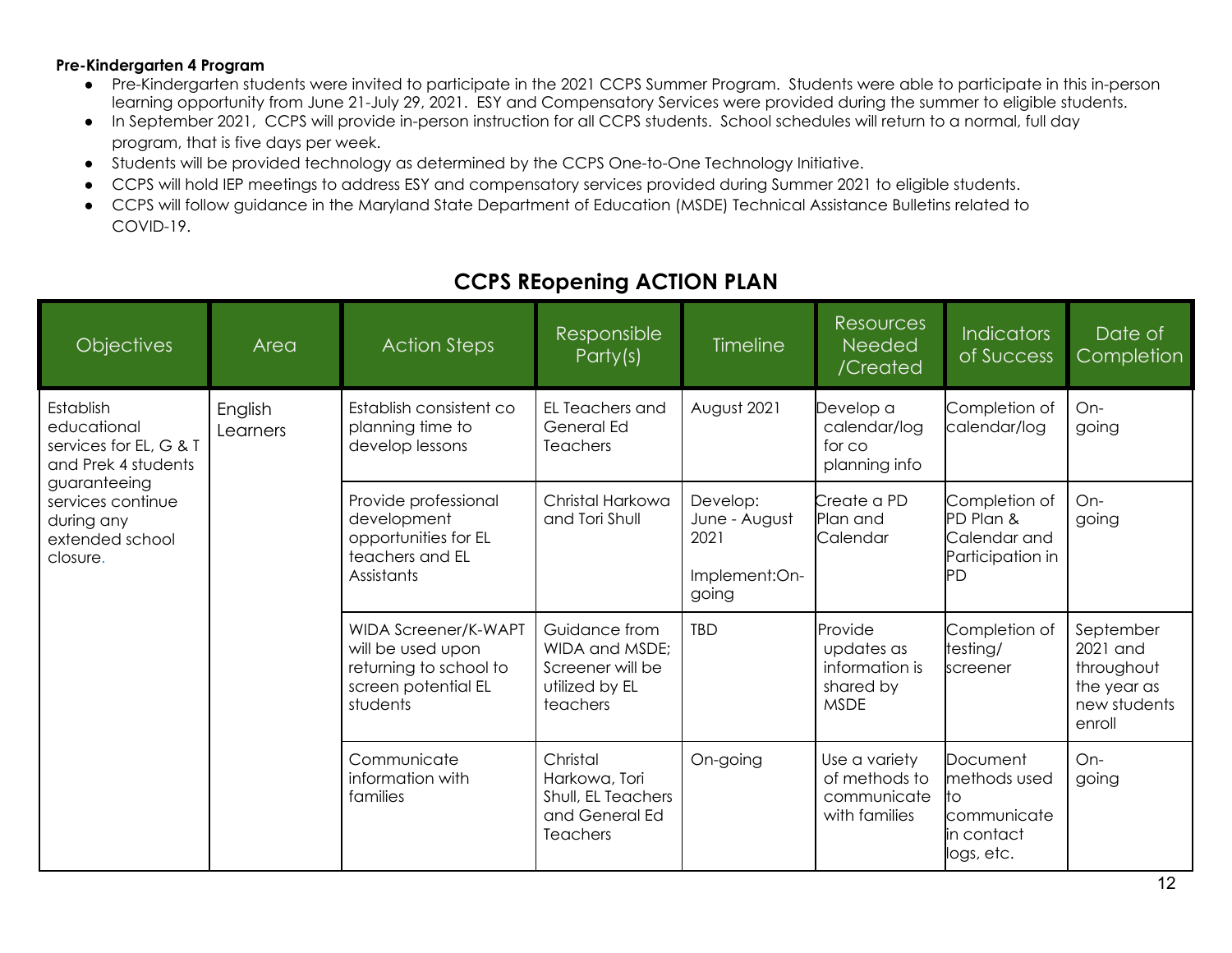|  |       |                                                                                         |                                     |                                                             | -email, phone,<br>flyers, county<br>and school<br>websites, etc.                                      |                                                            |                      |
|--|-------|-----------------------------------------------------------------------------------------|-------------------------------------|-------------------------------------------------------------|-------------------------------------------------------------------------------------------------------|------------------------------------------------------------|----------------------|
|  | G & T | Review district data to<br>determine students<br>access and<br>technology capabilities  | Christal Harkowa                    | Review spring<br>data; Survey<br>data from Fall<br>2021     | Review info<br>from teacher<br>contact logs<br>(Spring 2021)<br>and data from<br>new surveys,<br>etc. | Documented<br>in contact<br>logs, surveys,<br><b>l</b> etc | August/Sept.<br>2021 |
|  |       | Create tutorials for<br>families (navigate<br>virtual platforms;<br>multiple languages) | All GT Staff<br>Members             | August 2021                                                 | List of<br>platforms<br>being used;<br>List of<br>languages<br>needed                                 | Tutorials are<br>created and<br>shared with<br>lfamilies   | August/Sept.<br>2021 |
|  |       | Provide professional<br>development<br>opportunities for GT<br>teachers                 | Christal Harkowa                    | Develop:<br>June - August<br>2021<br>Implement:On-<br>going | Create a PD<br>Plan and<br>Calendar                                                                   | Completion of<br>PD Plan &<br>Calendar                     | On-<br>going         |
|  |       | Provide<br>communication<br>protocols (Teacher to<br>Teacher, Teacher to<br>Parent)     | Christal Harkowa<br>and GT Teachers | Develop:<br>July & August<br>2021<br>Share:<br>August       | Develop<br>Communicatio<br>n Protocols                                                                | Completion of<br>protocols                                 | August/Sept.<br>2021 |
|  |       | Create a GT google<br>classroom                                                         | <b>GT</b> Teachers                  | August 2021                                                 | Develop<br><b>Expectations</b><br>for GT Google<br>Classroom                                          | Google<br>Classroom is<br>created &<br>shared              | $On-$<br>going       |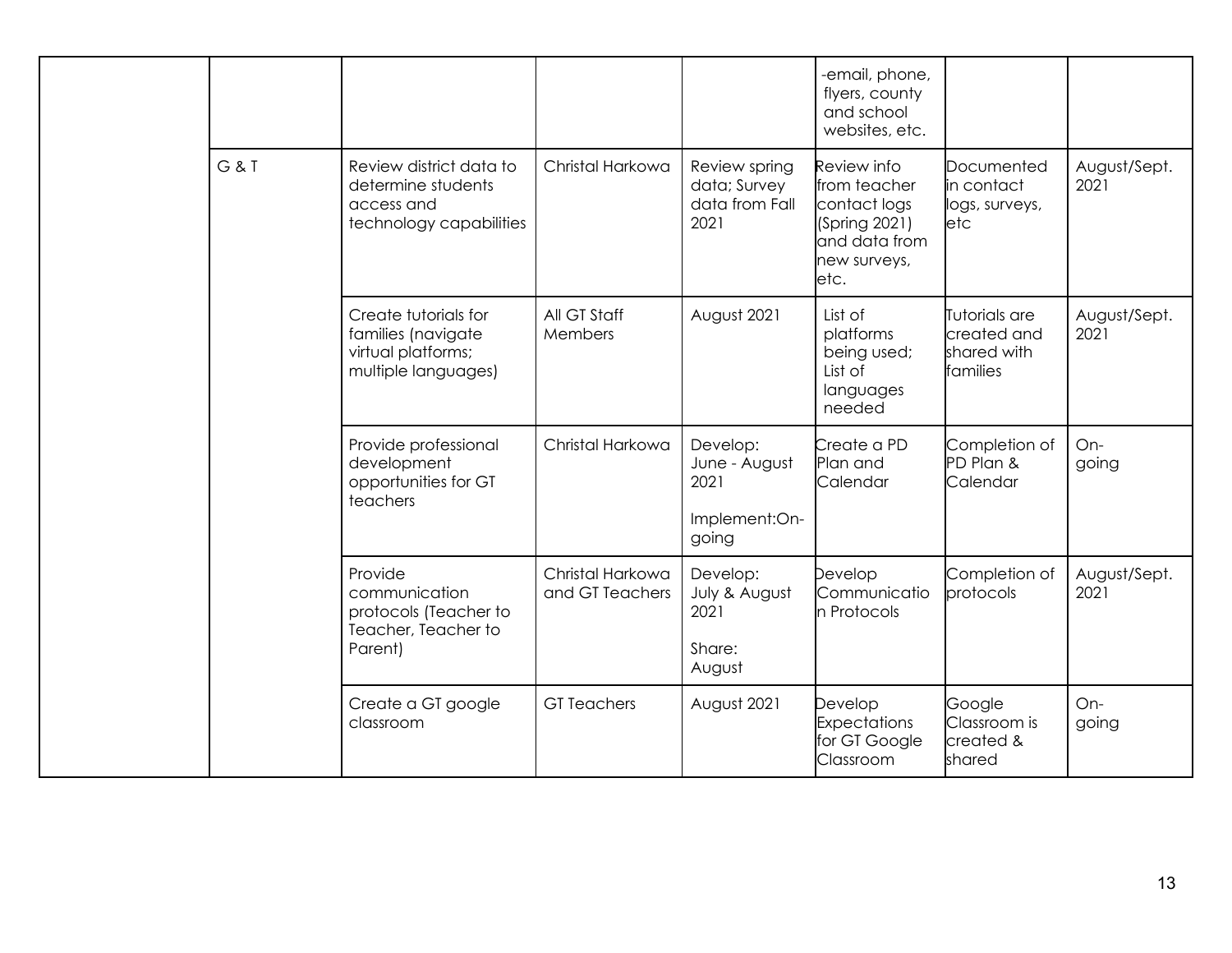|  |                   | Communicate<br>information with<br>families                                                                   | Christal Harkowa<br>and GT Teachers                                                                                                  | On-going              | Use a variety of<br>methods to<br>communicate<br>with families<br>-email, phone,<br>flyers, county<br>and school<br>websites, etc. | lDocument.<br>methods used<br>lto<br><b>I</b> communicate<br>in contact<br>logs, etc. | On-<br>going                    |
|--|-------------------|---------------------------------------------------------------------------------------------------------------|--------------------------------------------------------------------------------------------------------------------------------------|-----------------------|------------------------------------------------------------------------------------------------------------------------------------|---------------------------------------------------------------------------------------|---------------------------------|
|  | Pre-K4<br>Program | Create google<br>classrooms for Pre-K to<br>support effective<br>communication with<br>families.              | Pre-<br>Kindergarten<br><b>Teachers</b><br>Early Childhood<br>Teacher<br>Specialist<br>Coordinator of<br>Early Childhood             | September<br>2021     | Professional<br>Development<br>provided in<br>June 2020 and<br>September<br>2020                                                   | Successful<br>use of the<br>Google<br>Classroom<br>throughout<br>the school<br>year   | June 2020 -<br><b>June 2021</b> |
|  |                   | Develop a technology<br>distribution plan. All<br>students will receive an<br>Ipad with a protective<br>case. | Coordinator of<br>Early Childhood<br>Early Childhood<br>Teacher<br>Specialist<br><b>School Principal</b><br>Technology<br>Department | August - Sept<br>2021 | Maintain an<br>inventory list<br>and copies of<br>technology<br>distribution<br>agreements                                         | All students<br>receive Ipads<br>prior to virtual<br>instruction                      | <b>June 2021</b>                |
|  |                   | Update the Frog Street<br>Pre-K Curriculum Scope<br>and Sequence and<br>Lesson Plans.                         | Coordinator of<br><b>Early Childhood</b><br>Early Childhood<br>Teacher<br>Specialist<br>Pre-K<br>Teachers                            | Ongoing               | A Scope and<br>Sequence<br>document to<br>guide<br>instruction.                                                                    | Observation<br>and Teacher<br>Report                                                  | On-going                        |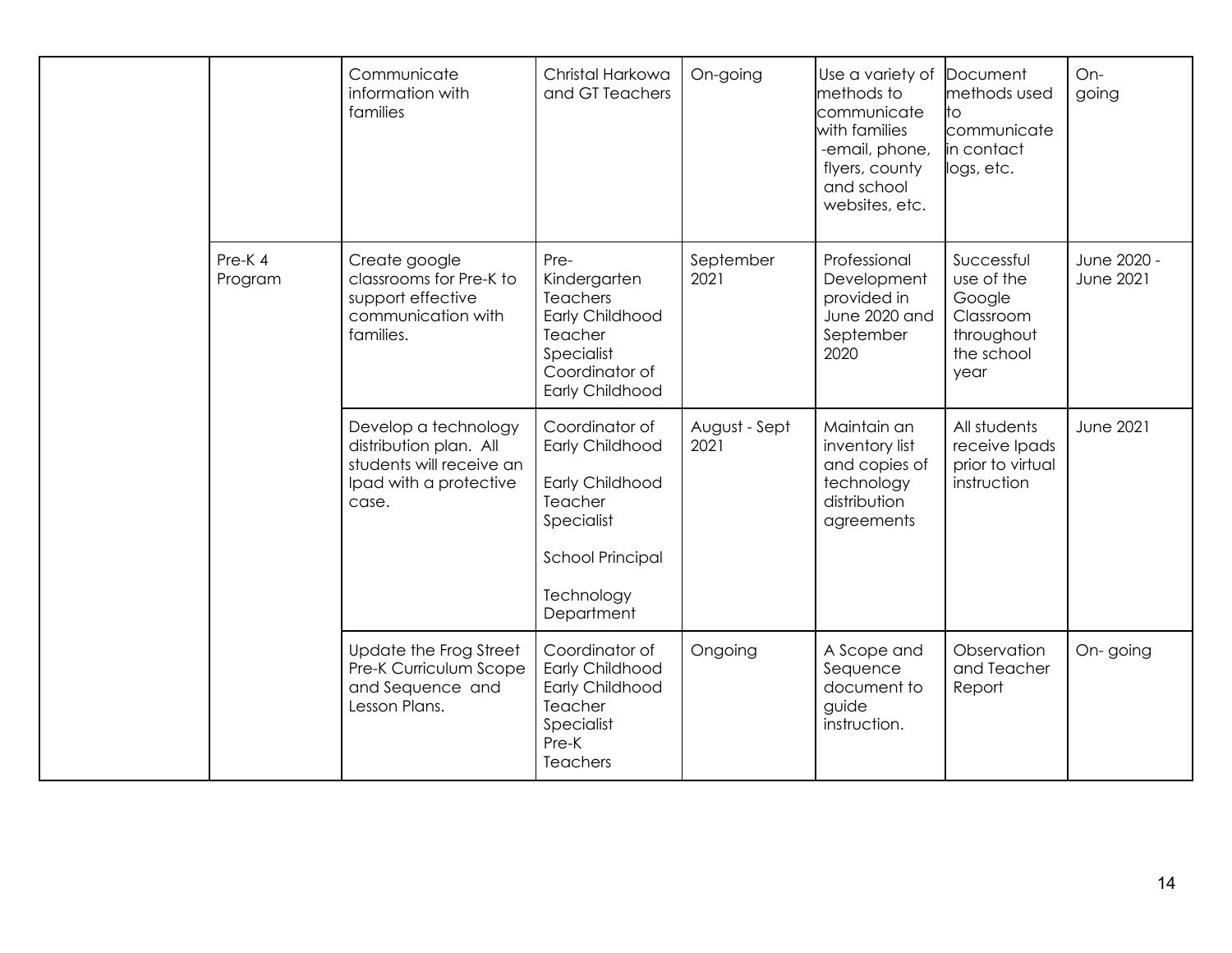| Ensure all students<br>receive the<br>appropriate<br>Reading<br>Interventions based<br>on their current<br>educational needs. | All Students | <b>Review District Reading</b><br>Data and any prior<br>historical intervention<br>data to determine<br>students need for<br>Reading intervention                                    | <b>MTSS Teacher</b><br>Specialist<br>Reading<br>Intervention<br>Teacher (RIT)<br>Reading<br>Resource<br>Teacher (RRT) or<br>Instructional<br>Coach<br><b>Principal Class</b><br>Room Teacher | On going:<br>Benchmark-<br>BOY/MOY/EOY<br>Monthly- and<br>Bi-weekly:<br>Software<br>Performance/s<br>tudent<br>performance<br>data | i-Ready<br>Reading<br>Diagnostic<br>(BOY/MOY/EOY)<br>Classroom<br>performance<br>information<br>Grades<br>Reading<br>Intervention<br>Placement<br>data:<br>Reading<br>Inventory,<br>Phonics<br>Inventory,<br>WADE, FFR<br>Diagnostic<br>Prescriptive | Students<br>appropriately<br>placed, if<br>needed, into<br>a reading<br>intervention<br>based on<br>their specific<br>needs       | On-going                     |
|-------------------------------------------------------------------------------------------------------------------------------|--------------|--------------------------------------------------------------------------------------------------------------------------------------------------------------------------------------|----------------------------------------------------------------------------------------------------------------------------------------------------------------------------------------------|------------------------------------------------------------------------------------------------------------------------------------|------------------------------------------------------------------------------------------------------------------------------------------------------------------------------------------------------------------------------------------------------|-----------------------------------------------------------------------------------------------------------------------------------|------------------------------|
|                                                                                                                               |              | Provide Professional<br>Development for Tier 3<br>Reading Interventions<br>for Teachers                                                                                              | <b>MTSS Teacher</b><br>Specialist<br>Reading<br>Intervention<br>Teacher (RIT)<br>Reading<br>Resource<br>Teacher (RRT) or<br>Instructional<br>Coach<br>Teachers                               | Initial PD:<br>September<br>2021 and as<br>needed                                                                                  | <b>HMH SAM</b><br><b>HMH Teacher</b><br>Central<br>OG+ teacher<br>lessons and<br>student tool kit                                                                                                                                                    | Teachers<br>prepared to<br>implement,<br>data track,<br>and monitor<br>student<br>progress<br>reading<br>intervention<br>programs | On-going<br>based on<br>need |
|                                                                                                                               |              | Placement assessments<br>given to individual<br>students to determine<br>placement and<br>individual learning<br>needs as established<br>by specific reading<br>intervention program | Reading<br>Intervention<br>Teacher (RIT)                                                                                                                                                     | <b>BOY Initial</b><br>Placement:<br>September<br>2021<br>MOY: January<br>2022<br>EOY: May/June<br>2022                             | <b>HMH Reading</b><br>Inventory<br><b>HMH Phonics</b><br>Inventory<br>iReady<br>Reading<br>Diagnostic                                                                                                                                                | Students<br>appropriately<br>placed, if<br>needed, into<br>a reading<br>intervention<br>based on<br>their specific<br>needs       |                              |